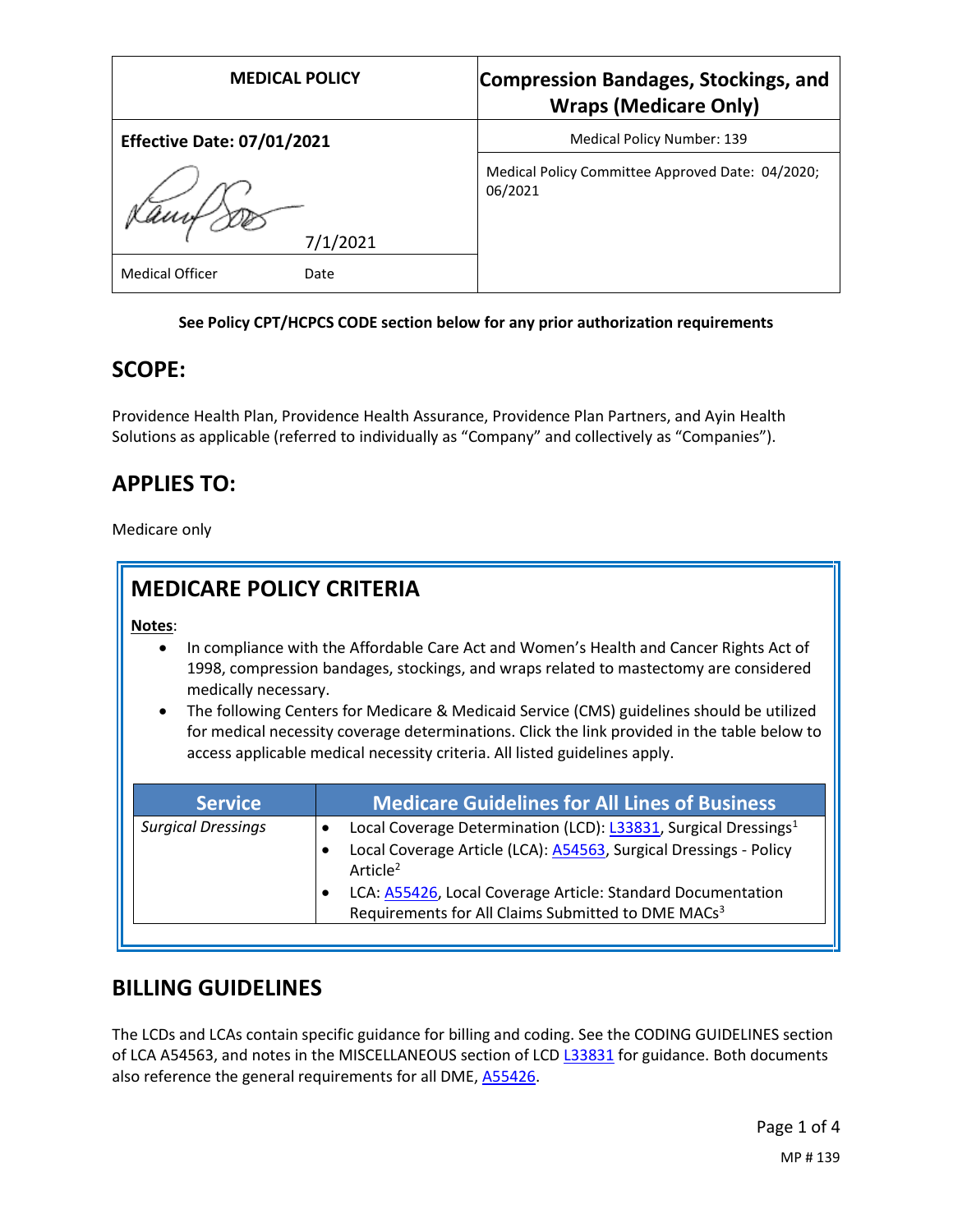Per LCD [L54563,](https://www.cms.gov/medicare-coverage-database/details/article-details.aspx?articleId=54563) specific elements must be contained in the submitted records. See sections titled, POLICY SPECIFIC DOCUMENTATION REQUIREMENTS and DOCUMENTATION REQUIREMENTS within the LCD for precise guidance.

# **CPT/HCPCS CODES**

| <b>Medicare Only</b> |                                                                                                                                                                                                                           |  |
|----------------------|---------------------------------------------------------------------------------------------------------------------------------------------------------------------------------------------------------------------------|--|
|                      | No Prior Authorization Required                                                                                                                                                                                           |  |
| A6441                | Padding bandage, non-elastic, non-woven/non-knitted, width greater than or equal to<br>three inches and less than five inches, per yard                                                                                   |  |
| A6442                | Conforming bandage, non-elastic, knitted/woven, non-sterile, width less than three<br>inches, per yard                                                                                                                    |  |
| A6443                | Conforming bandage, non-elastic, knitted/woven, non-sterile, width greater than or<br>equal to three inches and less than five inches, per yard                                                                           |  |
| A6444                | Conforming bandage, non-elastic, knitted/woven, non-sterile, width greater than or<br>equal to 5 inches, per yard                                                                                                         |  |
| A6445                | Conforming bandage, non-elastic, knitted/woven, sterile, width less than three inches,<br>per yard                                                                                                                        |  |
| A6446                | Conforming bandage, non-elastic, knitted/woven, sterile, width greater than or equal to<br>three inches and less than five inches, per yard                                                                               |  |
| A6447                | Conforming bandage, non-elastic, knitted/woven, sterile, width greater than or equal to<br>five inches, per yard                                                                                                          |  |
| A6448                | Light compression bandage, elastic, knitted/woven, width less than three inches, per<br>yard                                                                                                                              |  |
| A6449                | Light compression bandage, elastic, knitted/woven, width greater than or equal to three<br>inches and less than five inches, per yard                                                                                     |  |
| A6450                | Light compression bandage, elastic, knitted/woven, width greater than or equal to five<br>inches, per yard                                                                                                                |  |
| A6451                | Moderate compression bandage, elastic, knitted/woven, load resistance of 1.25 to 1.34<br>foot pounds at 50% maximum stretch, width greater than or equal to three inches and<br>less than five inches, per yard           |  |
| A6452                | High compression bandage, elastic, knitted/woven, load resistance greater than or equal<br>to 1.35 foot pounds at 50% maximum stretch, width greater than or equal to three<br>inches and less than five inches, per yard |  |
| A6453                | Self-adherent bandage, elastic, non-knitted/non-woven, width less than three inches,<br>per yard                                                                                                                          |  |
| A6454                | Self-adherent bandage, elastic, non-knitted/non-woven, width greater than or equal to<br>three inches and less than five inches, per yard                                                                                 |  |
| A6455                | Self-adherent bandage, elastic, non-knitted/non-woven, width greater than or equal to<br>five inches, per yard                                                                                                            |  |
| A6501                | Compression burn garment, bodysuit (head to foot), custom fabricated                                                                                                                                                      |  |
| A6502                | Compression burn garment, chin strap, custom fabricated                                                                                                                                                                   |  |
| A6503                | Compression burn garment, facial hood, custom fabricated                                                                                                                                                                  |  |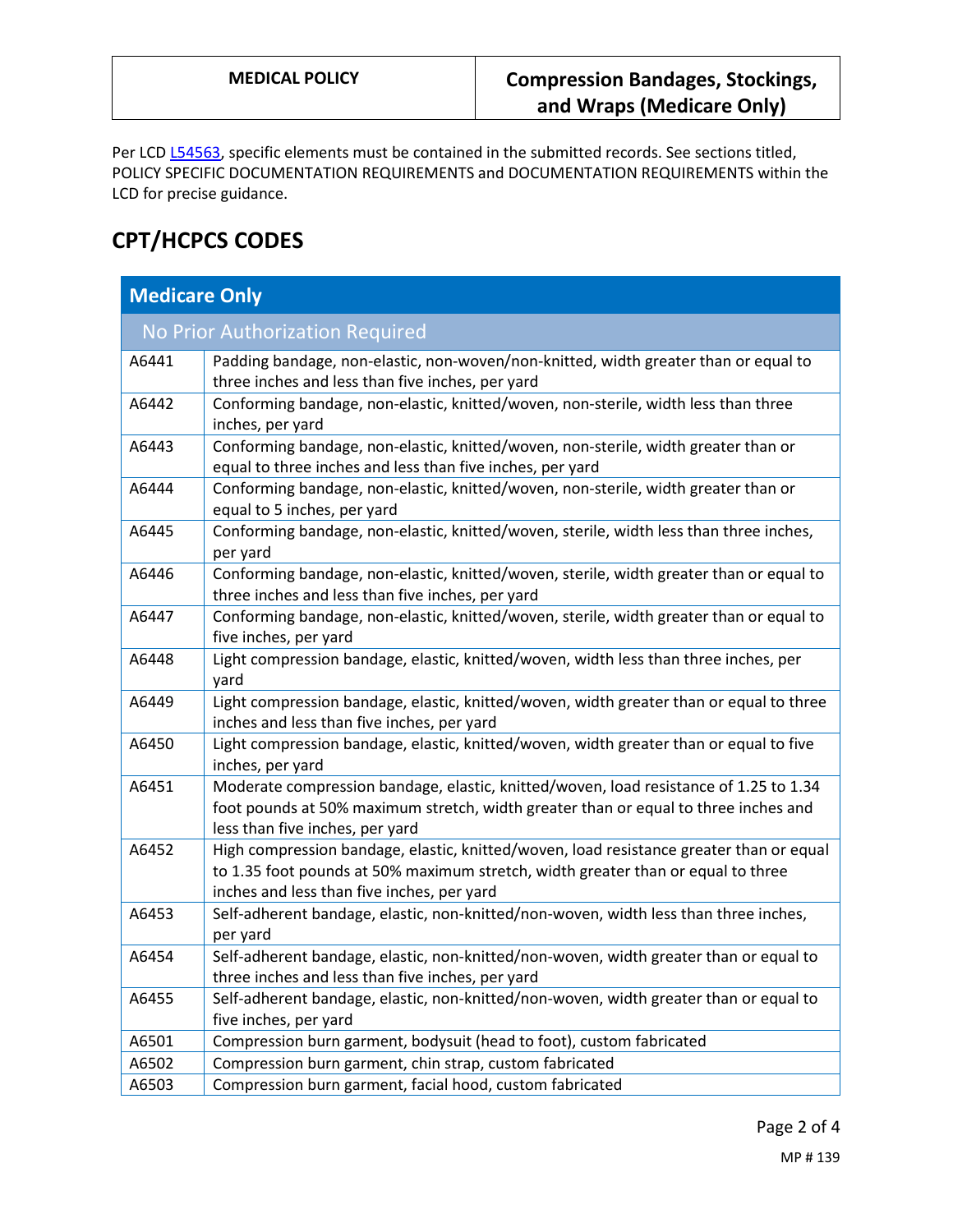### **MEDICAL POLICY Compression Bandages, Stockings, and Wraps (Medicare Only)**

| A6504              | Compression burn garment, glove to wrist, custom fabricated                                                 |
|--------------------|-------------------------------------------------------------------------------------------------------------|
| A6505              | Compression burn garment, glove to elbow, custom fabricated                                                 |
| A6506              | Compression burn garment, glove to axilla, custom fabricated                                                |
| A6507              | Compression burn garment, foot to knee length, custom fabricated                                            |
| A6508              | Compression burn garment, foot to thigh length, custom fabricated                                           |
| A6509              | Compression burn garment, upper trunk to waist including arm openings (vest), custom                        |
|                    | fabricated                                                                                                  |
| A6510              | Compression burn garment, trunk, including arms down to leg openings (leotard),                             |
|                    | custom fabricated                                                                                           |
| A6511              | Compression burn garment, lower trunk including leg openings (panty), custom                                |
|                    | fabricated                                                                                                  |
| A6512              | Compression burn garment, not otherwise classified                                                          |
| A6513              | Compression burn mask, face and/or neck, plastic or equal, custom fabricated                                |
| A6531              | Gradient compression stocking, below knee, 30-40 mmhg, each                                                 |
| A6532              | Gradient compression stocking, below knee, 40-50 mmhg, each                                                 |
| A6545              | Gradient compression wrap, non-elastic, below knee, 30-50 mm hg, each                                       |
| <b>Not Covered</b> |                                                                                                             |
|                    |                                                                                                             |
|                    | Note: A4465 and A6549 are considered not covered unless billed with ICD-10 code I97.2                       |
| A4465              | Non-elastic binder for extremity                                                                            |
| A4490              | Surgical stockings above knee length, each                                                                  |
| A4495              |                                                                                                             |
|                    | Surgical stockings thigh length, each                                                                       |
| A4500              | Surgical stockings below knee length, each                                                                  |
| A4510              | Surgical stockings full length, each                                                                        |
| A6530              | Gradient compression stocking, below knee, 18-30 mmhg, each                                                 |
| A6533              | Gradient compression stocking, thigh length, 18-30 mmhg, each                                               |
| A6534              | Gradient compression stocking, thigh length, 30-40 mmhg, each                                               |
| A6535              | Gradient compression stocking, thigh length, 40-50 mmhg, each                                               |
| A6536              |                                                                                                             |
| A6537              | Gradient compression stocking, full length/chap style, 18-30 mmhg, each                                     |
|                    | Gradient compression stocking, full length/chap style, 30-40 mmhg, each                                     |
| A6538<br>A6539     | Gradient compression stocking, full length/chap style, 40-50 mmhg, each                                     |
|                    | Gradient compression stocking, waist length, 18-30 mmhg, each                                               |
| A6540              | Gradient compression stocking, waist length, 30-40 mmhg, each                                               |
| A6541<br>A6544     | Gradient compression stocking, waist length, 40-50 mmhg, each<br>Gradient compression stocking, garter belt |

#### **INSTRUCTIONS FOR USE**

Company Medical Policies serve as guidance for the administration of plan benefits. Medical policies do not constitute medical advice nor a guarantee of coverage. Company Medical Policies are reviewed annually and are based upon published, peer-reviewed scientific evidence and evidence-based clinical practice guidelines that are available as of the last policy update. The Companies reserve the right to determine the application of Medical Policies and make revisions to Medical Policies at any time. Providers will be given at least 60-days notice of policy changes that are restrictive in nature.